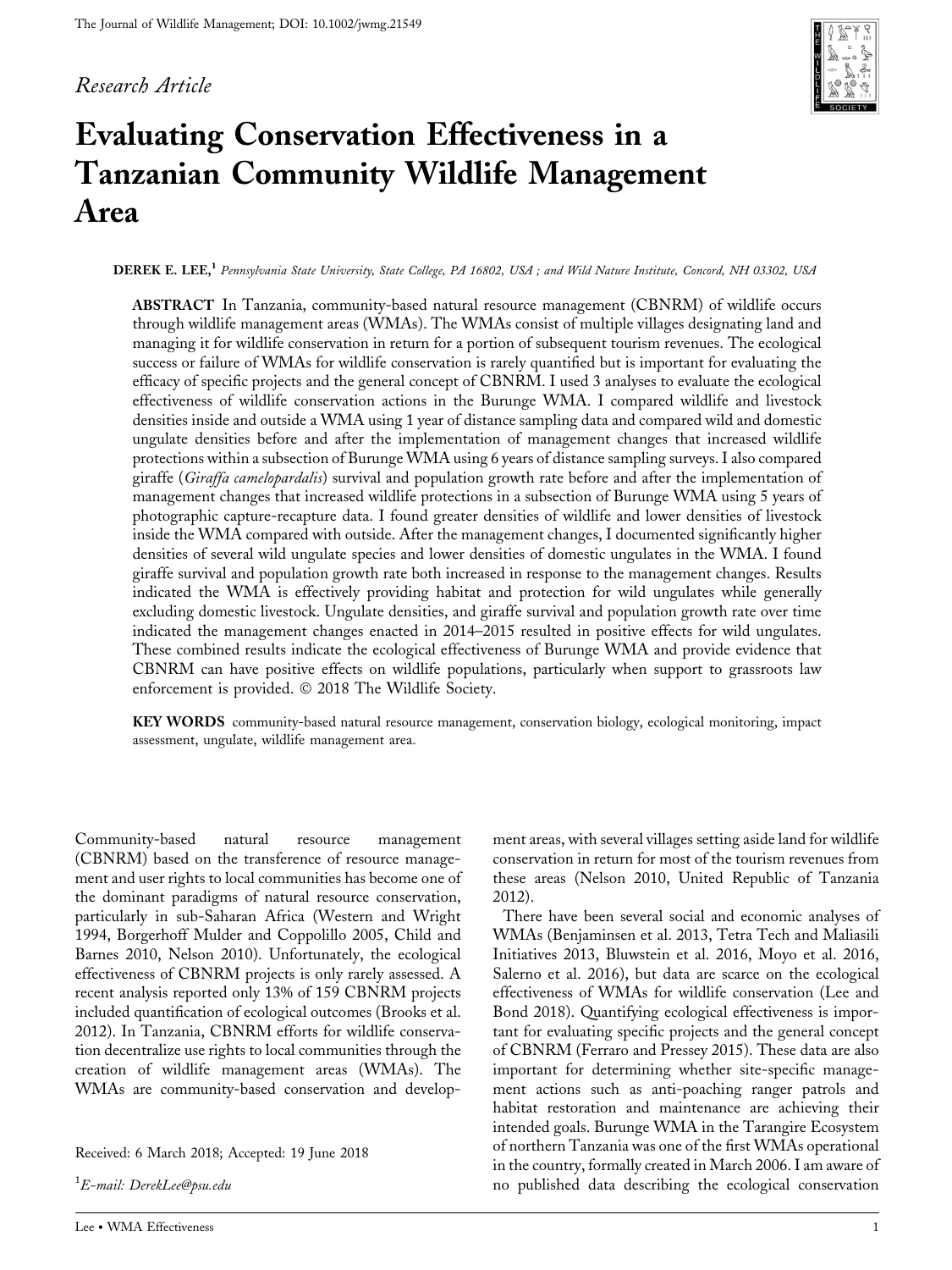effectiveness in Burunge WMA (Tetra Tech and Maliasili Initiatives 2013).

The objective of this observational study was to determine whether Burunge WMA was effective at conserving wildlife. I defined ecological effectiveness as positive responses of wildlife population densities, survival rate, or population growth rate. I predicted that wildlife densities would be greater inside Burunge WMA relative to outside, partially because the best extant wildlife habitat was included in Burunge WMA when it was formed, and partially because human activities had been restricted in Burunge WMA for approximately 6 years prior to my surveys.

Within the Little Chem Chem (LCC) subsection of Burunge WMA, management changes were implemented in 2014–2015 that increased wildlife, fuelwood, and forage resource protections. In 2014, Chem Chem Safaris began operating in the LCC hunting block subsection of Burunge WMA, replacing the previous sport hunting operations with photographic tourism and increased resource protection activities. In 2015, Protected Area Management Solutions (PAMS) Foundation began implementing their Tarangire-Manyara Protection Project to support community-based conservation throughout Burunge WMA. Both Chem Chem Safaris and PAMS Foundation trained and equipped rangers to conduct anti-poaching activities protecting wildlife and fuelwood, and to prevent livestock encroachment. I predicted that when I compared ungulate densities in the LCC subsection between periods after (i.e., 2015–2017) and before (i.e., 2012–2014) management changes, I would observe resident wildlife densities increase, and livestock densities decline in the after period, indicating ecological success of the management actions initiated in 2014–2015. Finally, I predicted giraffe (*Giraffa camelopardalis*) survival and population growth rate should increase after the management changes in LCC, relative to the before period.

## **STUDY AREA**

Burunge WMA is 226 km<sup>2</sup> (excluding Lake Burunge) and located between latitude 3.94°S to 3.66°S and longitude  $35.73^{\circ}E$  to  $35.97^{\circ}E$  in the Tarangire ecosystem, with Tarangire National Park to the southeast, Lake Manyara National Park to the northwest, and village lands to the northeast and southwest (Fig. 1). Elevation is 1,000 m with generally flat topography, and mean total annual rainfall of 650 mm is distributed in 3 precipitation seasons (short rains, long rains, and dry; Foley and Faust 2010). Vegetation inside the WMA is a mix of acacia (*Acacia* spp.) woodland, riverine vegetation, and edaphic grassland (Lamprey 1964), with areas outside the WMA predominately smallholding farms and edaphic grassland. Dominant native wildlife fauna are a diverse assemblage of ungulates and predators (Lamprey 1964). The LCC hunting block area is a  $32 - km^2$ subsection of Burunge WMA stretching northeast from the shore of Lake Burunge bordered on the north and west by the Tarangire River, and on the east by Tarangire National Park (Fig. 1). I used data I collected from 2012 to 2017. Details of WMA history and management structure are given elsewhere (Benjaminsen et al. 2013, Tetra Tech and

Maliasili Initiatives 2013, Moyo et al. 2016, Salerno et al. 2016).

# **METHODS**

I used 3 analyses to evaluate the ecological effectiveness of wildlife conservation actions in the Burunge WMA. First, I used 1 year (2016) of distance sampling transect surveys for larger-sized wildlife (<1 kg) and livestock in and around Burunge WMA to quantify wildlife and livestock densities inside versus outside Burunge WMA as an index of differences in wildlife habitat quality and land use. Second, I used 6 years (2012–2017) of distance sampling transect surveys for wild and domestic ungulates within the LCC subsection of Burunge WMA to describe changes in densities as responses to management changes. I chose to monitor ungulate species over the long term because they are important to the photographic ecotourism industry in Tanzania. Third, I used 5 years of giraffe photographic capture-recapture data (2012–2016) from the LCC hunting block to evaluate whether survival and population growth rate of a large-bodied, resident species that was never legally hunted in the area were affected by the management changes initiated in 2014–2015.

This research was conducted with permission from the Tanzania Commission for Science and Technology, the Tanzania Wildlife Research Institute, Tanzania National Parks, Burunge Wildlife Management Area, and the villages therein. No Institutional Animal Care and Use Committee permit was required because the study was entirely observational and included no manipulations of animals or their habitats.

## **Transect Surveys**

I conducted animal surveys using distance sampling methods (Buckland et al. 2001, 2015) during 3 sampling occasions/ year near the end of each precipitation season. In each sampling occasion I surveyed fixed-route transects along dirt vehicle pathways in the study area using a Toyota Land Cruiser (Toyota, Aichi, Japan) with a pop top. Driving speed was maintained between 15 kph and 20 kph on all transect routes, and all surveys included the same 2 observers (1 standing and 1 seated) to minimize among-observer variation in detection probabilities, and a driver. Observers sampled survey routes 2 times in every sampling occasion with replicates separated by 1 week.

In 2016, I surveyed all transects inside (64 km) and outside (44 km) of Burunge WMA (Fig. 1) 6 times (3 sampling occasions  $\times$  2 replicates/occasion) to compare larger-sized wildlife and domestic ungulate densities in and out of the WMA. From January 2012 to October 2017, I surveyed transects 36 times  $(6 \text{ yr} \times 3 \text{ sampling} \text{ occasions/yr} \times 2)$ replicates/occasion) in the LCC hunting block area (24 km) to compare wild and domestic ungulate densities and giraffe survival and population growth rate before and after the major management changes in that subsection of Burunge WMA. My study design implemented identical replicate surveys to quantify relative densities. Buckland et al. (2001, 2015) recommend systematic random designs,  $\geq$ 10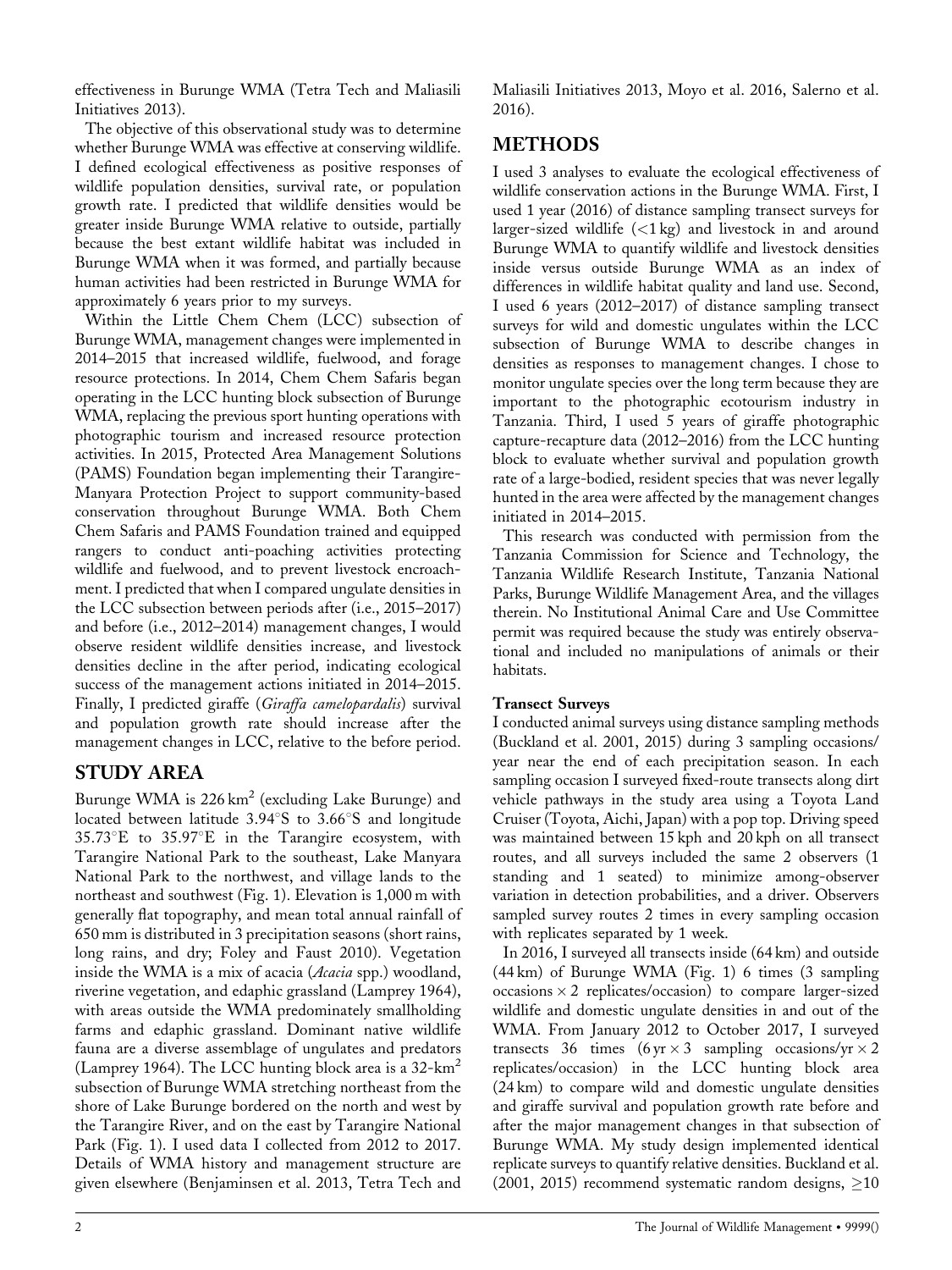

**Figure 1.** Burunge Wildlife Management Area (WMA; orange outline and fill; data courtesy Burunge WMA), Little Chem Chem hunting block subsection (green outline), main tourism lodges (tent symbols), main roads (yellow lines), and wildlife and livestock survey routes (dark red lines), Tanzania, 2012–2017. Tarangire National Park is to the southeast, Lake Manyara National Park is to the northwest, village lands are to the northeast and southwest. The satellite imagery is from Google Earth (Google, Mountain View, CA, USA).

replicate transect lines, and  $\geq 60$  observations for studies whose objective is to estimate true density of an area. My design did not entirely conform to these recommendations (6 and 36 transects), but my design of systematic replicated surveys was appropriate for my purposes of analyzing relative densities inside versus outside the WMA, and before versus after management changes.

I collected distance data for all larger-sized (>1 kg) mammal wildlife species and common ostrich (*Struthio camelus*) visible along both sides of the vehicle pathway out to 500 m. Distance data records the group size and perpendicular distance from the transect to each group of animals when first detected. When an observer sighted a group or singleton, I halted the vehicle and recorded the perpendicular distance from the vehicle pathway to the animal(s) measured with a laser rangefinder, the number of individuals, and the global positioning system (GPS) position of the vehicle. If the sighting was a cluster of animals, I measured the perpendicular distance from the vehicle pathway to the middle of the group.

Whenever I encountered giraffes during distance sampling, I collected giraffe photographic capture-recapture data. I either marked or recaptured all individuals by slowly approaching and photographing the animal's right side. I photographed and later identified individual giraffes using their unique and unchanging coat patterns (Foster 1966). I also recorded sex, GPS location, and age class. I categorized giraffes into 4 age classes: newborn calf (0–3 months old), older calf (4–11 months old), subadult (1–3 yrs old for females,  $1-6$  yr old for males), or adult ( $>3$  yr for females, >6 yr for males) using a suite of physical characteristics, including body shape, relative length of the neck and legs, ossicone characteristics (Strauss et al. 2015), and height (Lee et al. 2016). I matched giraffe identification images using WildID (Bolger et al. 2012), a computer program that matched a large test dataset of giraffe images collected using my protocols with a very low false rejection rate (0.007) and 0.0 false acceptance rate (Bolger et al. 2012). Based on matching results, I created individual encounter histories for all giraffes for analysis.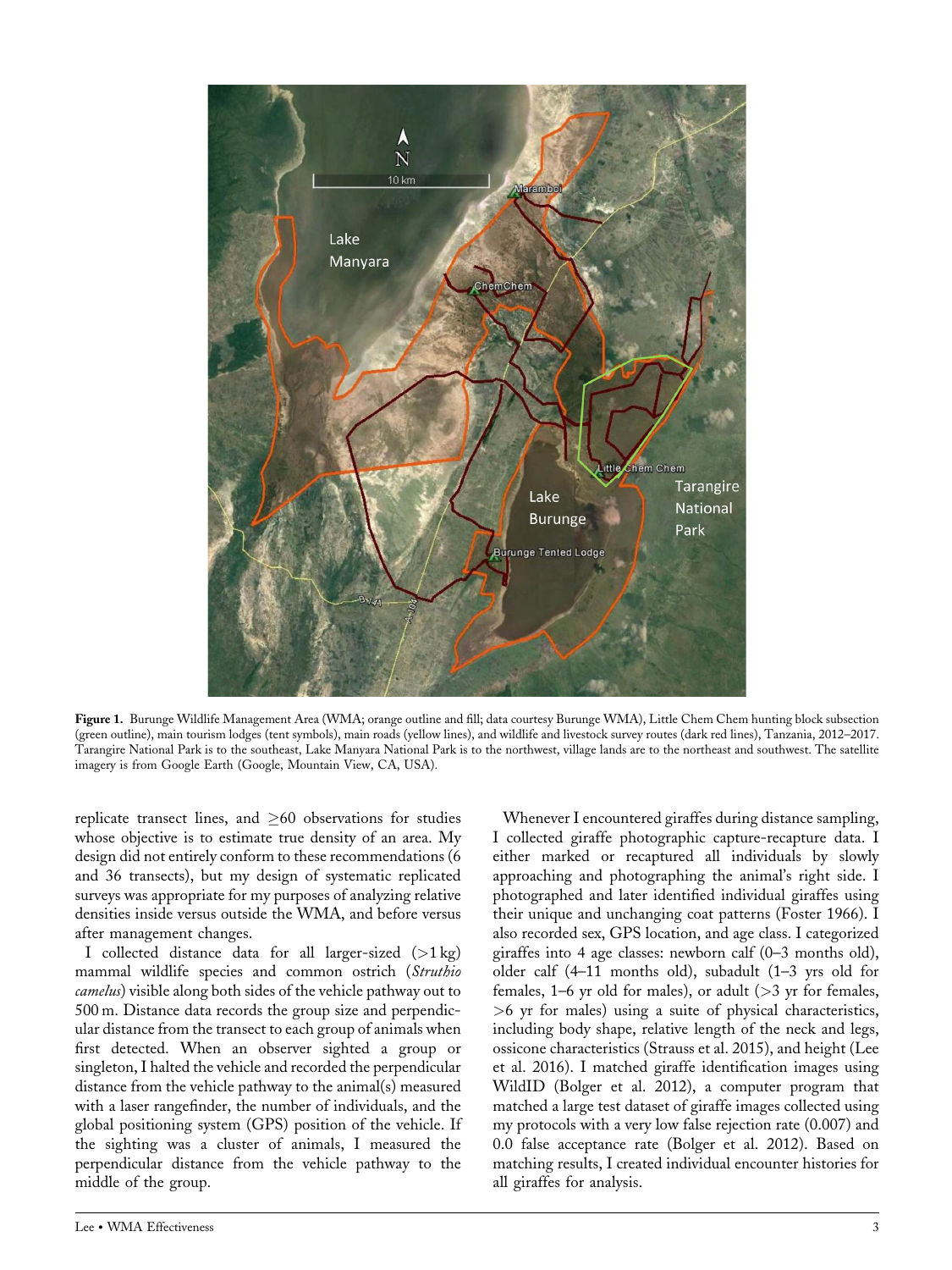I documented 16 larger-sized wildlife species, including olive baboons (*Papio anubis*), banded mongoose (*Mungos mungo*), cape buffalo (*Syncerus caffer*), bushbuck (*Tragelaphus scriptus*), Kirk's dik-dik (*Madoqua kirkii*), African elephant (*Loxodonta africana*), giraffe, impala (*Aepyceros melampus*), lesser kudu (*Tragelaphus imberbis*), bohor reedbuck (*Redunca redunca*), Thomson's gazelle (*Eudorcas rufifrons*), warthog (*Phacochoerus africanus*), common waterbuck (*Kobus ellipsiprymnus*), wildebeest (*Connochaetes taurinus*), and plains zebra (*Equus quagga*). I observed 4 species of domestic ungulate: cattle, donkeys, sheep, and goats. I combined sheep and goats because they are usually herded together in large groups, and differentiation is unreliable when the groups are not very near to the observer.

#### **Distance Data Analysis**

I analyzed distance data for each species with >9 observations separately with program DISTANCE 6.0 (Thomas et al. 2010) to estimate density of animals in each site while accounting for variation in detectability according to distance from the road transect. For rare species (<10 observations), I computed a seasonal encounter rate/ km of transect surveyed and computed density as for belt transects 1,000 m wide, centered on the path I traveled. I analyzed distance data following recommendations in Buckland et al. (2015). I considered all vehicle pathways surveyed within a site during a single sampling event as a single transect, and treated each of the survey occasions as replicate samples. I discarded the farthest 15% of observations (Buckland et al. 2015). I plotted frequency histograms of perpendicular distances and fitted models to the histogram based on the key function and series expansion approach (Buckland et al. 2015). I fitted uniform, half-normal, and hazard-rate key functions with cosine and simple polynomial series expansions (Buckland et al. 2015). I fitted the key function models and associated series expansions to the data and used corrected Akaike's Information Criterion (AIC<sub>c</sub>) to select the best detection function model (Buckland et al. 2015). I assessed goodness of fit of the top model using chisquare and Cramer von Misses tests (Buckland et al. 2015). I regressed the logarithm of cluster size against the detection probability and adjusted detectability based on the expected cluster size (Buckland et al. 2015).

I estimated site-specific densities inside and outside Burunge WMA, and year-specific densities within the LCC subsection of Burunge WMA, using the top-ranked species-specific models, or belt transect estimates for rare species. I used z-tests to compare wildlife and livestock densities inside and outside Burunge WMA from 2016 data (Buckland et al. 2001, 2015). To describe the changes in densities in the LCC block after the management changes in 2014–2015, I split the data into before (2012–2014) and after (2015–2017) periods and compared the 2 periods using ztests (Buckland et al. 2001, 2015).

#### **Giraffe Survival and Population Growth Rate**

I modeled and estimated seasonal (3 seasons/yr) giraffe survival and population growth rate in Program MARK 7.1 (White and Burnham 1999). I modeled temporal variability in apparent survival  $(\phi)$  and realized population growth rate  $(\lambda)$  using the robust design Pradel (Huggins closed capture) model (Pollock 1982, Pollock and Otto 1983, Pradel 1996) with data from all age classes. The Pradel model estimates  $\phi$ and  $\lambda$  along with nuisance parameters of capture ( $p$ ) and recapture (*c*).

I used Program MARK to evaluate goodness of fit by estimating overdispersion using a median ^*c* procedure (White and Burnham 1999). Values of  $\hat{c} > 1$  indicate some overdispersion in the data, and if the  $\hat{c}$  > 3, the variance is inflated by  $\hat{c}$ . Throughout model ranking and selection procedures, I ranked models using AIC<sub>c</sub> and used model AIC*<sup>c</sup>* weights (*wi*) as a metric for strength of evidence supporting a given model as the best description of the data (Burnham and Anderson 2002). The primary parameters of interest were  $\phi$  and  $\lambda$ , so I used a 2-phase *a priori* approach to model development by first evaluating models of capture (*p*) and recapture (*c*) probabilities, and then modeling the parameters of interest (Lebreton et al. 1992, Anthony et al. 2006).

To test the predictions that apparent survival and population growth rate were higher after the management changes in 2014–2015, I compared a model where  $\phi$  and  $\lambda$ differed between the 2 time periods of before (2012–2014) and after (2015–2016), with a constant model where  $\phi$  and  $\lambda$ did not change over time, and intermediate models (see below). The before-after-control-impact (BACI) study design provided strong statistical inference (Green 1979, Stewart-Oaten et al. 1986, Underwood 1992). I defined the impact in this case as the changes in management. To account for possible temporal changes in  $\phi$  and  $\lambda$  due to external environmental variation, I included data from a control site in adjacent Tarangire National Park where I collected giraffe encounter history data according to the same protocols as I used in Burunge WMA (Lee et al. 2016). I expected no difference in  $\phi$  and  $\lambda$  in Tarangire between the before and after time periods, but I was able to explicitly examine this assumption during model selection.

Once I obtained the most parsimonious model structure for  $p$  and  $c$ , I ranked models of  $\phi$  and  $\lambda$  to determine whether those parameters changed between the before and after periods using a BACI design. I did this by ranking nested models of  $\phi$  and  $\lambda$  as site- and period-dependent { $\phi$ (site  $\times$  period),  $\lambda$ (site  $\times$  period)}, as constants (constant), as site-specific (site), and as an additive combination of site and period (site  $+$  period). I used model averaging (Burnham and Anderson 2002) to estimate values of  $\phi$  and  $\lambda$ . Model averaging has the advantage of incorporating uncertainty when multiple models are competing (Burnham and Anderson 2002) and produces a more stable set of parameter estimates (Doherty et al. 2012).

## **RESULTS**

#### **Distance Data**

In 2016, I collected 305 observations of wildlife and 344 observations of livestock during distance sampling inside and outside Burunge WMA (Table 1). From 2012–2017, I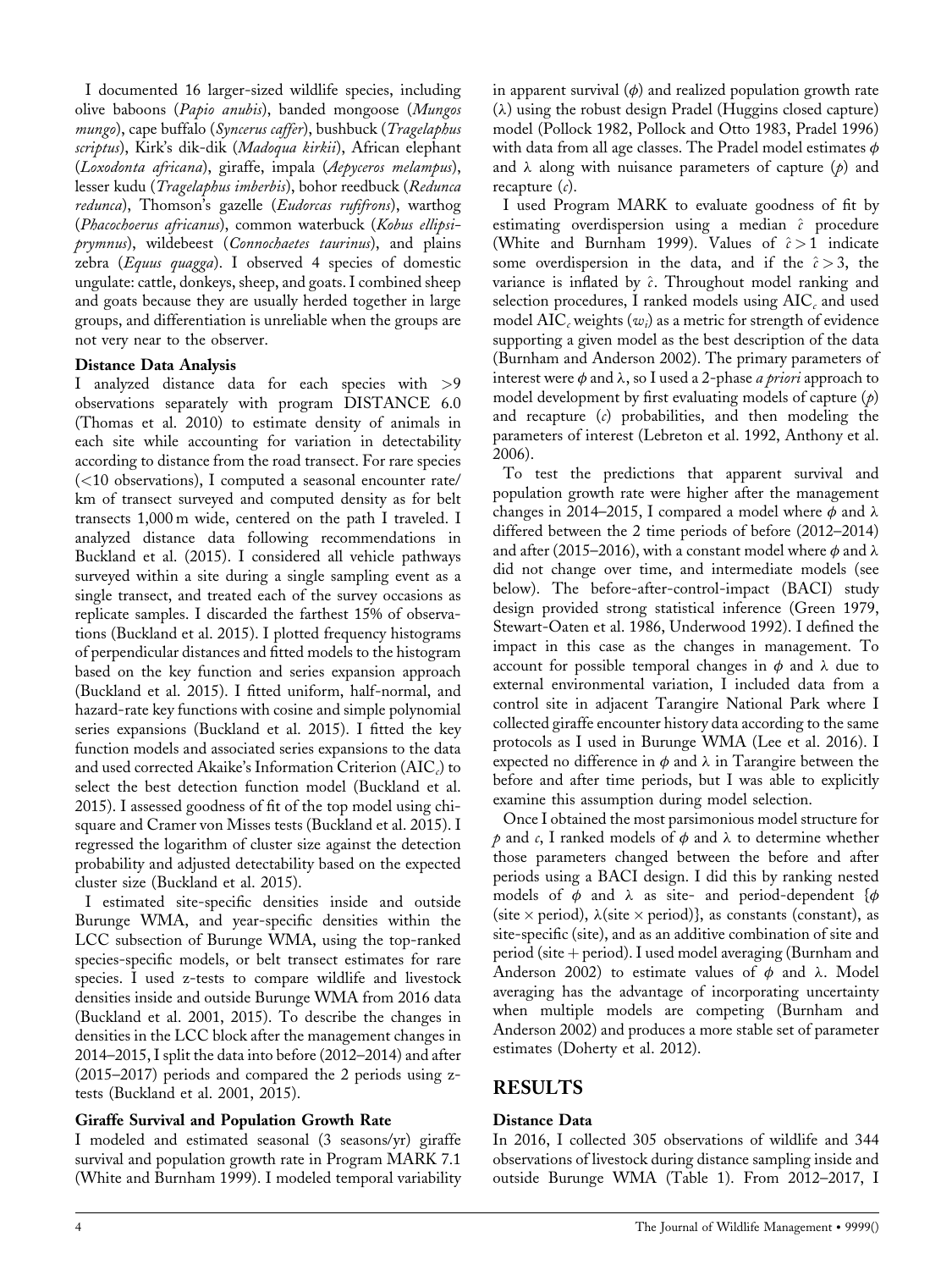|  | Table 1. Number of observations, mean site-specific densities (number/km <sup>2</sup> ), standard errors (SE), and statistical results for differences in livestock and wildlife |  |  |  |
|--|----------------------------------------------------------------------------------------------------------------------------------------------------------------------------------|--|--|--|
|  | densities between Burunge Wildlife Management Area (BWMA) and outside the BWMA, Tanzania, 2016.                                                                                  |  |  |  |

| <b>Species</b>    | Number of observations | BWMA (number/km <sup>2</sup> ) | <b>SE</b> | Outside (number/km <sup>2</sup> ) | <b>SE</b> | Diff <sup>a</sup> | $z$ -score $b$ | $\boldsymbol{P}$ |
|-------------------|------------------------|--------------------------------|-----------|-----------------------------------|-----------|-------------------|----------------|------------------|
| Cattle            | 165                    | 9.39                           | 0.59      | 31.88                             | 3.90      | $-22.49$          | 5.71           | < 0.001          |
| Donkeys           | 33                     | 0.59                           | 0.32      | 1.09                              | 0.36      | $-0.50$           | 1.04           | 0.149            |
| Sheep and goats   | 146                    | 8.58                           | 2.97      | 35.21                             | 1.60      | $-26.63$          | 7.89           | < 0.001          |
| Olive baboon      | 3                      | 0.12                           | 0.12      | 0.00                              | 0.00      | 0.12              | 1.00           | 0.159            |
| Banded mongoose   |                        | 0.03                           | 0.03      | 0.00                              | 0.00      | 0.03              | 1.00           | 0.159            |
| Buffalo           | 13                     | 0.18                           | 0.09      | 0.00                              | 0.00      | 0.18              | 2.04           | 0.021            |
| Bushbuck          |                        | 0.01                           | 0.01      | 0.00                              | 0.00      | 0.01              | 1.00           | 0.159            |
| Dik-dik           | 57                     | 0.41                           | 0.11      | 0.05                              | 0.01      | 0.36              | 3.33           | < 0.001          |
| Elephant          | 14                     | 0.48                           | 0.11      | 0.00                              | 0.00      | 0.48              | 4.33           | < 0.001          |
| Giraffe           | 21                     | 0.48                           | 0.16      | 0.04                              | 0.04      | 0.45              | 2.77           | 0.003            |
| Impala            | 61                     | 1.71                           | 0.34      | 0.03                              | 0.03      | 1.68              | 4.91           | < 0.001          |
| Lesser kudu       | $\overline{2}$         | 0.01                           | 0.01      | 0.00                              | 0.00      | 0.01              | 2.00           | 0.023            |
| Ostrich           | 4                      | 0.01                           | 0.01      | 0.09                              | 0.05      | $-0.08$           | 1.46           | 0.070            |
| Reedbuck          | 3                      | 0.05                           | 0.02      | 0.00                              | 0.00      | 0.05              | 1.96           | 0.025            |
| Thomson's gazelle | 12                     | 0.56                           | 0.24      | 0.09                              | 0.05      | 0.47              | 1.90           | 0.029            |
| Warthog           | 4                      | 0.05                           | 0.05      | 0.03                              | 0.03      | 0.03              | 0.46           | 0.323            |
| Waterbuck         | 6                      | 0.10                           | 0.06      | 0.00                              | 0.00      | 0.10              | 1.67           | 0.047            |
| Wildebeest        | 36                     | 3.45                           | 0.63      | 0.29                              | 0.27      | 3.15              | 4.58           | < 0.001          |
| Zebra             | 67                     | 4.66                           | 1.80      | 0.40                              | 0.13      | 4.26              | 2.36           | 0.009            |

<sup>a</sup> BWMA–Outside.

 $\frac{b \text{ Diff/SE}}{\text{Diff/SE}}$  for the diff, where SE for the diff= $\sqrt{\text{SE}_{\text{BWMA}}^2 + \text{SE}_{\text{Outside}}^2}$ .

collected 616 observations of wild ungulates and 31 observations of livestock during distance sampling in the LCC hunting block subsection of Burunge WMA (Table 2). All detection functions passed goodness-of-fit tests, so I relied upon AIC<sub>c</sub> to select the best function and used the topranked detection functions to estimate densities for each species.

In comparing the wildlife and livestock densities inside and outside Burunge WMA in 2016, 11 of the 16 species of wildlife observed had significantly greater densities inside the WMA relative to outside (Table 1). Sheep and goats combined and cattle had significantly lower densities inside the WMA relative to outside (Table 1). Ostrich was the only species of wildlife with greater density outside the WMA, but the difference was not significant (Table 1).

To examine ungulate densities before and after management changes in the LCC block, I needed sufficient numbers of observations in every year to estimate annual densities. Four species of wild ungulates, cattle, and sheep and goats combined had sufficient data to estimate annual densities and examine differences before and after management changes were implemented in 2014–2015 (Table 2). Two of 4 wildlife species' densities increased significantly, and all livestock species densities decreased significantly (Fig. 2, Table 2), indicating ecological success of the management changes that occurred in 2014–2015.

#### **Giraffe Survival and Population Growth Rate**

The photographic capture-recapture data for giraffe resulted in 359 individual encounter histories in the LCC hunting block subsection of Burunge WMA, and 1,090 encounter histories from Tarangire National Park. I detected minor overdispersion in the data ( $\hat{c} = 1.19$ , 95% CI = 1.17–1.21), but because the computed  $\hat{c}$  adjustment was <3, I did not apply a variance inflation factor (Burnham and Anderson 2002, Choquet et al. 2005).

Capture and recapture parameters were best modeled by full site- and time-dependence, so for all subsequent modelselection procedures, the parameters *p* and *c* remained always in this structure:  $\{p(\text{site} \times \text{period}), c(\text{site} \times \text{period})\}$ . Model selection for  $\phi$  and  $\lambda$  indicated there was evidence for periodspecific variation in survival and population growth rate in Burunge WMA (Table 3). Model-averaged parameter estimates indicated increases in apparent survival and

Table 2. Mean period-specific densities (number/km<sup>2</sup>), standard errors (SE), and statistical results for differences in livestock and wildlife densities before (2012–2014) and after (2015–2017) major management changes in the Little Chem Chem hunting block subsection of Burunge Wildlife Management Area, Tanzania.

| <b>Species</b>  | Number of observations | Before (number/ $km^2$ ) | After (number/ $km^2$ ) | <b>SE</b> Before | <b>SE</b> After | Diff <sup>a</sup> | $\mathbf{p}^{\mathbf{b}}$ |
|-----------------|------------------------|--------------------------|-------------------------|------------------|-----------------|-------------------|---------------------------|
| Buffalo         | 23                     | 0.026                    | 0.241                   | 0.01             | 0.05            | 0.215             | 0.022                     |
| Dik-dik         | 208                    | 0.379                    | 0.612                   | 0.07             | 0.16            | 0.233             | 0.071                     |
| Impala          | 277                    | 1.614                    | 4.294                   | 0.50             | 0.71            | 2.680             | 0.035                     |
| Waterbuck       |                        | 0.171                    | 0.395                   | 0.05             | 0.08            | 0.224             | 0.092                     |
| Cattle          | 21                     | 2.195                    | 0.173                   | 0.37             | 0.05            | $-2.022$          | 0.014                     |
| Sheep and goats | 10                     | 0.973                    | 0.118                   | 0.25             | 0.05            | $-0.854$          | 0.029                     |

<sup>a</sup> After–Before.

 $b^{\text{H}}$  P based on z-score, where z-score = Diff/SE for the diff, where SE for the diff =  $\sqrt{\text{SE}_{\text{Before}}^2 + \text{SE}_{\text{After}}^2}$ .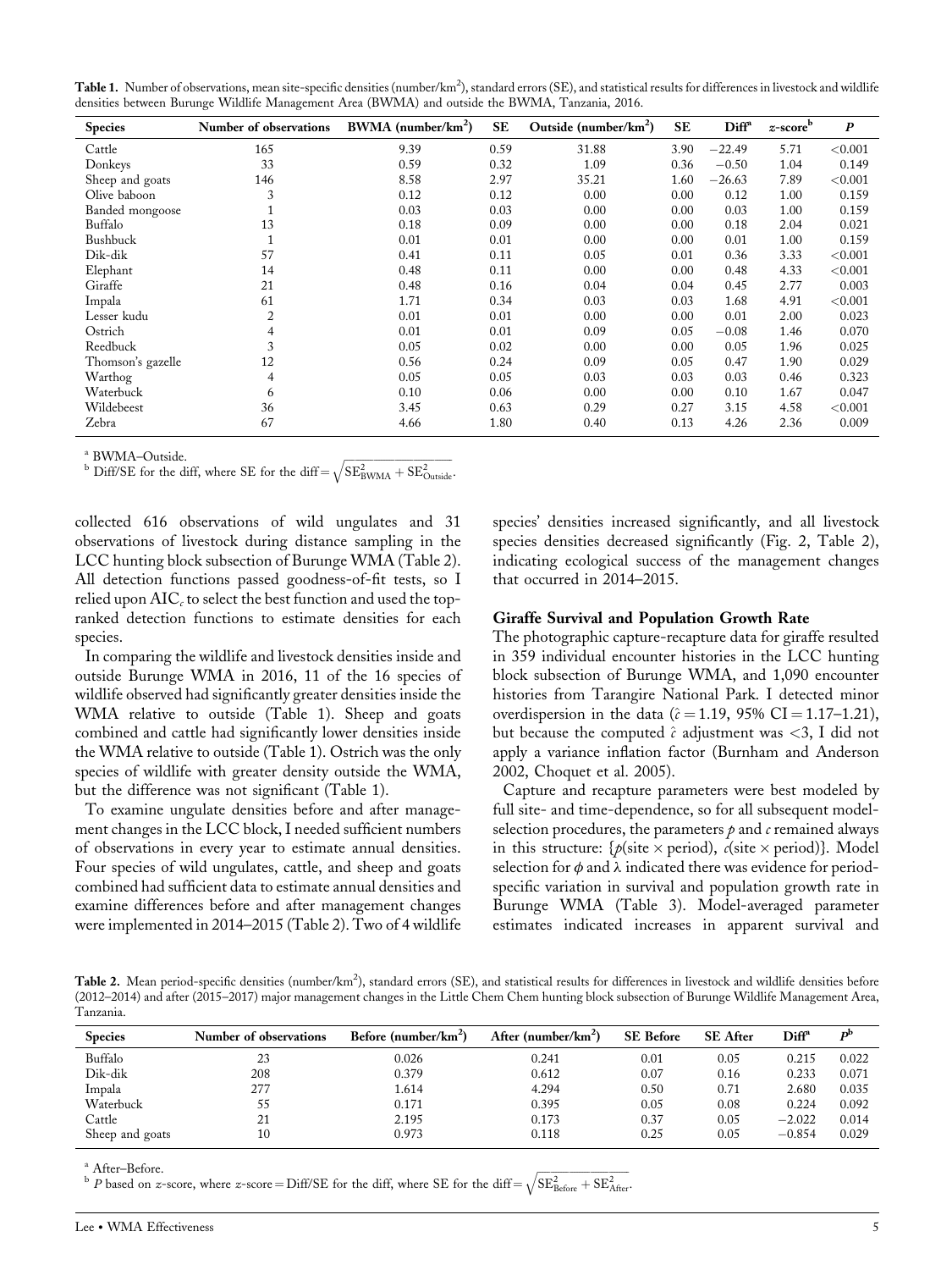

Figure 2. Densities (number/km<sup>2</sup>) of wildlife increased over time within the Little Chem Chem hunting block area of Burunge Wildlife Management Area, Tanzania, 2012–2017. This area was a commercial hunting operation in 2012 and transitioned to photographic wildlife tourism with wildlife protection support from Protected Area Management Solutions (PAMS) Foundation and Chem Chem Safaris in 2014–2015.

population growth rate after management changes to increase wildlife protections were put into effect (Fig. 3). These increases were not present in the control site in Tarangire National Park, indicating they were the result of the impact of management changes in Burunge WMA.

#### **DISCUSSION**

I found clear evidence of ecological effectiveness (as I defined it) in Burunge WMA from all 3 of my analyses. First, Burunge WMA contained significantly higher densities of wildlife relative to adjacent village lands outside the WMA, and lower densities of livestock. Second, densities of wild ungulates increased and livestock densities decreased within the LCC hunting block area after changes in management that increased resource protections were enacted there.

**Table 3.** Model selection results for before-after-control-impact assessment of apparent survival  $(\phi)$  and population growth rate  $(\lambda)$  changes due to management changes that increased wildlife protections (i.e., impact) in the Little Chem Chem hunting block subsection of Burunge Wildlife Management Area relative to the control site in Tarangire National Park 2012–2016, Tanzania. I ranked models by difference in corrected Akaike's Information Criterion ( $\Delta AIC_c$ ) and provide  $AIC_c$  weight ( $w_i$ ) and number of parameters (*K*) for each model.

| Model <sup>a</sup>                                              | $\triangle AIC.$ | w:   | K   | Deviance  |
|-----------------------------------------------------------------|------------------|------|-----|-----------|
| $\phi$ (site $\times$ period), $\lambda$ (site $\times$ period) | 0.00             | 0.36 | 102 | 37,000.07 |
| $\phi$ (site + period), $\lambda$ (site × period)               | 0.09             | 0.34 | 100 | 37,004.27 |
| $\phi$ (site), $\lambda$ (site $\times$ period)                 | 1.66             | 0.16 | 98  | 37,009.94 |
| $\phi$ (site $\times$ period), $\lambda$ (site + period)        | 1.89             | 0.14 | 100 | 37,006.06 |
| $\phi$ (site $\times$ period), $\lambda$ (site)                 | 17.27            | 0.00 | 98  | 37,025.55 |
| $\phi$ (site $\times$ period), $\lambda$ (constant)             | 25.55            | 0.00 | 97  | 37,035.88 |
| $\phi$ (constant), $\lambda$ (site $\times$ period)             | 38.54            | 0.00 | 97  | 37,048.87 |
|                                                                 |                  |      |     |           |

<sup>a</sup> Period indicates parameter estimates varied between before (2012–2014) and after (2015–2016), site indicates the control and impact sites had different estimates, and constant indicates constant estimate (no time or site dependence).



Figure 3. Model-averaged parameter estimates of seasonal (3 seasons/yr) giraffe apparent survival and population growth rate before and after management changes that increased wildlife protections in Burunge Wildlife Management Area (BWMA), relative to a control site in Tarangire National Park (TNP), indicate both parameters increased as a result. I collected data in 2012–2016 in the Tarangire ecosystem, Tanzania. Error bars indicate standard errors.

Third, apparent survival and population growth rate of giraffe in the LCC block area increased after the changes in management there, relative to a control site in Tarangire National Park. Each of these results indicate success of the Burunge WMA plan for wildlife conservation.

Very few wildlife were detected outside Burunge WMA, with the exception of ostrich. The differences in wildlife densities inside Burunge WMA versus outside is, in part, due to differences in the dominant vegetation communities. Most of the land outside Burunge WMA is farmland or open grassland with little tree or shrub cover, whereas the densest remaining natural woody vegetation in the study area is found inside Burunge WMA. This suggests that the landuse planning for wildlife when the WMA was created was appropriately designated to maximize conservation of remaining woody vegetation, and that protection efforts to preserve the woody plants have been effective at minimizing wood cutting.

The success record of CBNRM in general is highly variable (Kellert et al. 2000, Tallis et al. 2008, Brooks et al. 2012, Brooks 2017), and the socio-economic performance of WMAs has been criticized (Benjaminsen et al. 2013, Bamford et al. 2014, Bluwstein et al. 2016, Moyo et al. 2016). However, evidence is beginning to indicate that positive social and ecological outcomes can result from WMA projects (Tetra Tech and Maliasili Initiatives 2013,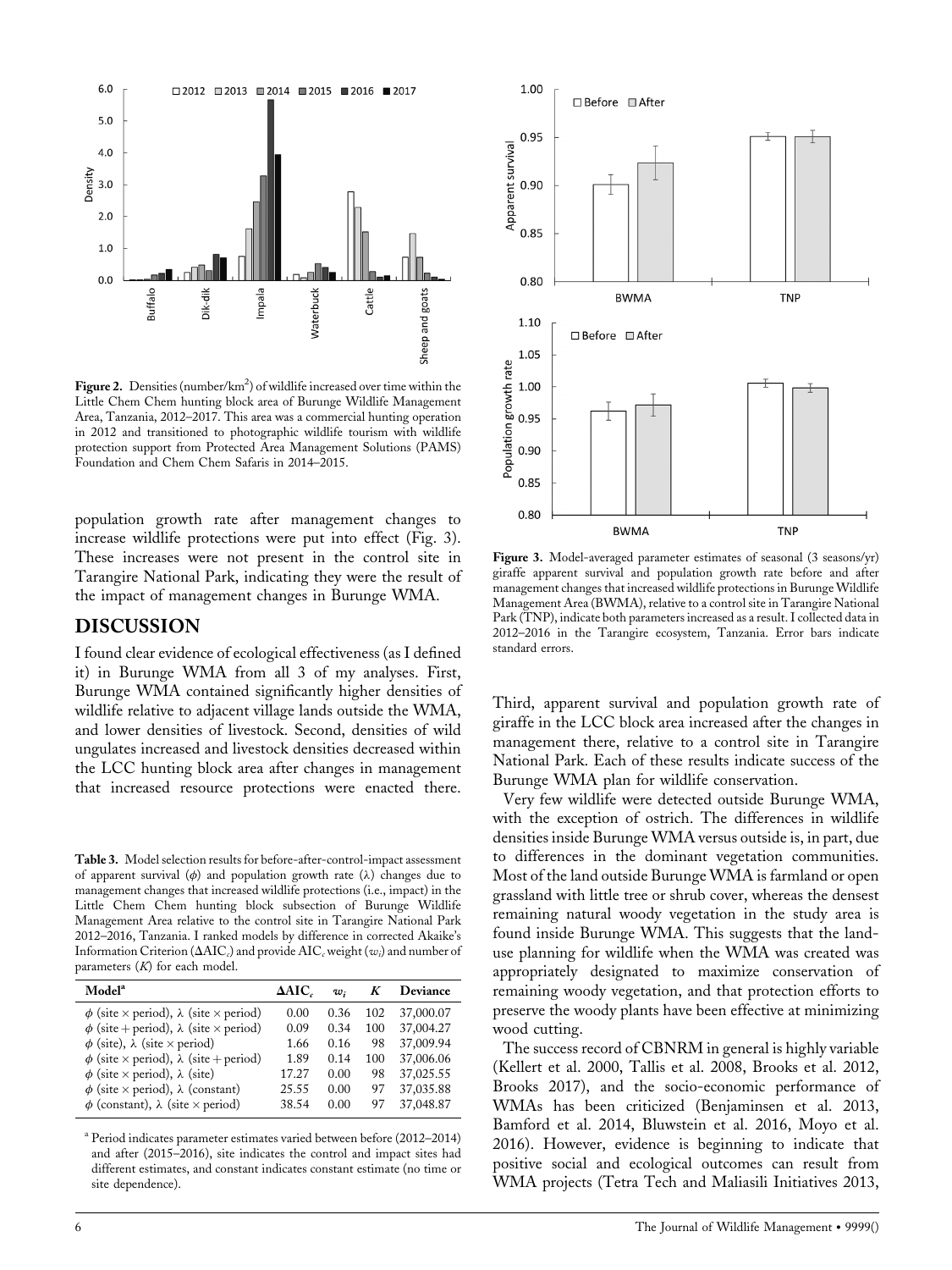Pailler et al. 2015, Salerno et al. 2016, Lee and Bond 2018). My data have demonstrated that WMA establishment and management in Tanzania as practiced in Burunge WMA had positive outcomes for wildlife species densities and demographic rates.

The positive ecological effects I documented in Burunge WMA add to the evidence that CBNRM can be a successful strategy for natural resource conservation (Child and Barnes 2010, Brooks et al. 2012, Brooks 2017). The ecological success of Burunge WMA is likely linked to its age, the large ecotourism industry in Tanzania, and Burunge WMA's location in the Tarangire ecosystem that includes proximity to 2 popular national parks on the main tourism circuit (Brooks et al. 2012, Brooks 2017). Additionally, the village game scouts and management of Burunge WMA were supported by training, technical assistance, and capacity building, all important factors in CBNRM project success (Brooks 2017).

Despite the apparent positive conservation outcome, my results should not be construed to indicate that current efforts are sufficient to sustain Burunge WMA in the longer term. Populations of livestock and resident wildlife must be continuously assessed, so management actions can be evaluated (Borgerhoff Mulder et al. 2007). The high variability of wildlife population densities over time requires regular monitoring (Link et al. 1994), and monitoring should always be related to nearby areas of similar vegetation community types (Lee and Bond 2018). Locally based monitoring schemes should be encouraged (Schuette et al. 2018), as this can reinforce community-led resource management systems and lead to more sustainable community-based conservation (Danielsen et al. 2005).

## **MANAGEMENT IMPLICATIONS**

The training and support of village rangers to conduct antipoaching activities and prevent livestock encroachment is resulting in greater wildlife densities and lower livestock densities, so I suggest these activities continue to build and maintain capacity of Burunge WMA staff. Regular monitoring should be conducted and locally based monitoring schemes should be encouraged.

## **ACKNOWLEDGMENTS**

M. L. Bond assisted with field data collection and processing. This work was funded by PAMS Foundation, African Wildlife Foundation, Rufford Foundation, Columbus Zoo, Sacramento Zoo, Tierpark Berlin, Living Desert Zoo, Cincinnati Zoo, Tulsa Zoo, Greater Sacramento Chapter of American Association of Zoo Keepers, World Giraffe Foundation, and Save the Giraffes.

## **LITERATURE CITED**

- Anthony, R. G., E. D. Forsman, A. B. Franklin, D. R. Anderson, K. P. Burnham, G. C. White, C. J. Schwarz, J. D. Nichols, J. E. Hines, G. S. Olson, and S. H. Ackers. 2006. Status and trends in demography of northern spotted owls, 1985–2003. Wildlife Monographs 163:1–48.
- Bamford, A. J., D. Ferrol-Schulte, and J. Wathan. 2014. Human and wildlife usage of a protected area buffer zone in an area of high immigration. Oryx 48:504–513.
- Benjaminsen, T. A., M. J. Goldman, M. Y. Minwary, and F. P. Maganga. 2013. Wildlife management in Tanzania: state control, rent seeking and community resistance. Development and Change 44:1087–1109.
- Bluwstein, J., F. Moyo, and R. Kicheleri. 2016. Austere conservation: understanding conflicts over resource governance in Tanzanian wildlife management areas. Conservation and Society 14:218–231.
- Borgerhoff Mulder, M., T. Caro, and O. A. Msago. 2007. The role of research in evaluating conservation strategies in Tanzania: the case of the Katavi-Rukwa ecosystem. Conservation Biology 21:647–658.
- Borgerhoff Mulder, M., and P. Coppolillo. 2005. Conservation: linking ecology, economics, and culture. Princeton University Press, Princeton, New Jersey, USA.
- Brooks, J. S. 2017. Design features and project age contribute to joint success in social, ecological, and economic outcomes of community-based conservation projects. Conservation Letters 10:23–32.
- Brooks, J. S., K. A. Waylen, and M. Borgerhoff Mulder. 2012. How national context, project design, and local community characteristics influence success in community-based conservation projects. Proceedings of the National Academy of Sciences 109:21265–21270.
- Buckland, S. T., D. R. Anderson, K. P. Burnham, J. L. Laake, D. L. Borchers, and L. Thomas. 2001. Introduction to distance sampling estimating abundance of biological populations. Oxford University Press, Oxford, United Kingdom.
- Buckland, S. T., E. A. Rexstad, T. A. Marques, and C. S. Oedekoven. 2015. Distance sampling: methods and applications. Springer, New York, New York, USA.
- Burnham, K. P., and D. R. Anderson. 2002. Model selection and inference: a practical information theoretic approach. Springer, New York, New York, USA.
- Child, B., and G. Barnes. 2010. The conceptual evolution and practice of community-based natural resource management in southern Africa: past, present and future. Environmental Conservation 37:283–295.
- Choquet, R., A. M. Reboulet, J. D. Lebreton, O. Gimenez, and R. Pradel. 2005. U-CARE 2.2 user's manual. CEFE, UMR 5175. CNRS, Montpellier, France.
- Danielsen, F., N. D. Burgess, and A. Balmford. 2005. Monitoring matters: examining the potential of locally-based approaches. Biodiversity Conservation 14:2507–2542.
- Doherty, P. F., G. C. White, and K. P. Burnham. 2012. Comparison of model building and selection strategies. Journal of Ornithology 152- (Supplement 2):S317–S323.
- Ferraro, P. J., and R. L. Pressey. 2015. Measuring the difference made by conservation initiatives: protected areas and their environmental and social impacts. Philosophical Transactions of the Royal Society B: Biological Sciences 370:20140270.
- Foley, C. A. H., and L. J. Faust. 2010. Rapid population growth in an elephant *Loxodonta africana* population recovering from poaching in Tarangire National Park, Tanzania. Oryx 44:205–212.
- Foster, J. B. 1966. The giraffe of Nairobi National Park: home range, sex ratios, the herd, and food. East African Wildlife Journal 4:139–148.
- Green, R.H. 1979. Sampling design and statistical methods for environmental biologists. John Wiley and Sons, Hoboken, New Jersey, USA.
- Kellert, S. R., J. N. Mehta, S. A. Ebbin, and L. L. Lichtenfeld. 2000. Community natural resource management: promise, rhetoric, and reality. Society and Natural Resources 13:705–715.
- Lamprey, H. 1964. Estimation of the large mammal densities, biomass, and energy exchange in the Tarangire game reserve and the Maasai steppe in Tanzania. East African Wildlife Journal 1:3–92.
- Lebreton, J.-D., K. P. Burnham, J. Clobert, and D. R. Anderson. 1992. Modeling survival and testing biological hypotheses using marked animals: a unified approach with case studies. Ecological Monographs 62:67–118.
- Lee, D. E., and M. L. Bond. 2018. Quantifying the ecological success of a community-based wildlife conservation area in Tanzania. Journal of Mammalogy 99:459–464.
- Lee, D. E., M. L. Bond, B. M. Kissui, Y. A. Kiwango, and D. T. Bolger. 2016. Spatial variation in giraffe demography: a test of two paradigms. Journal of Mammalogy 97:1015–1025.
- Link, W. A., R. J. Barker, J. R. Sauer, and S. Droege. 1994. Within-site variability in surveys of wildlife populations. Ecology 75:1097–1108.
- Moyo, F., J. Ijumba, and J. F. Lund. 2016. Failure by design? Revisiting Tanzania's flagship Wildlife Management Area Burunge. Conservation and Society 14:232–242.